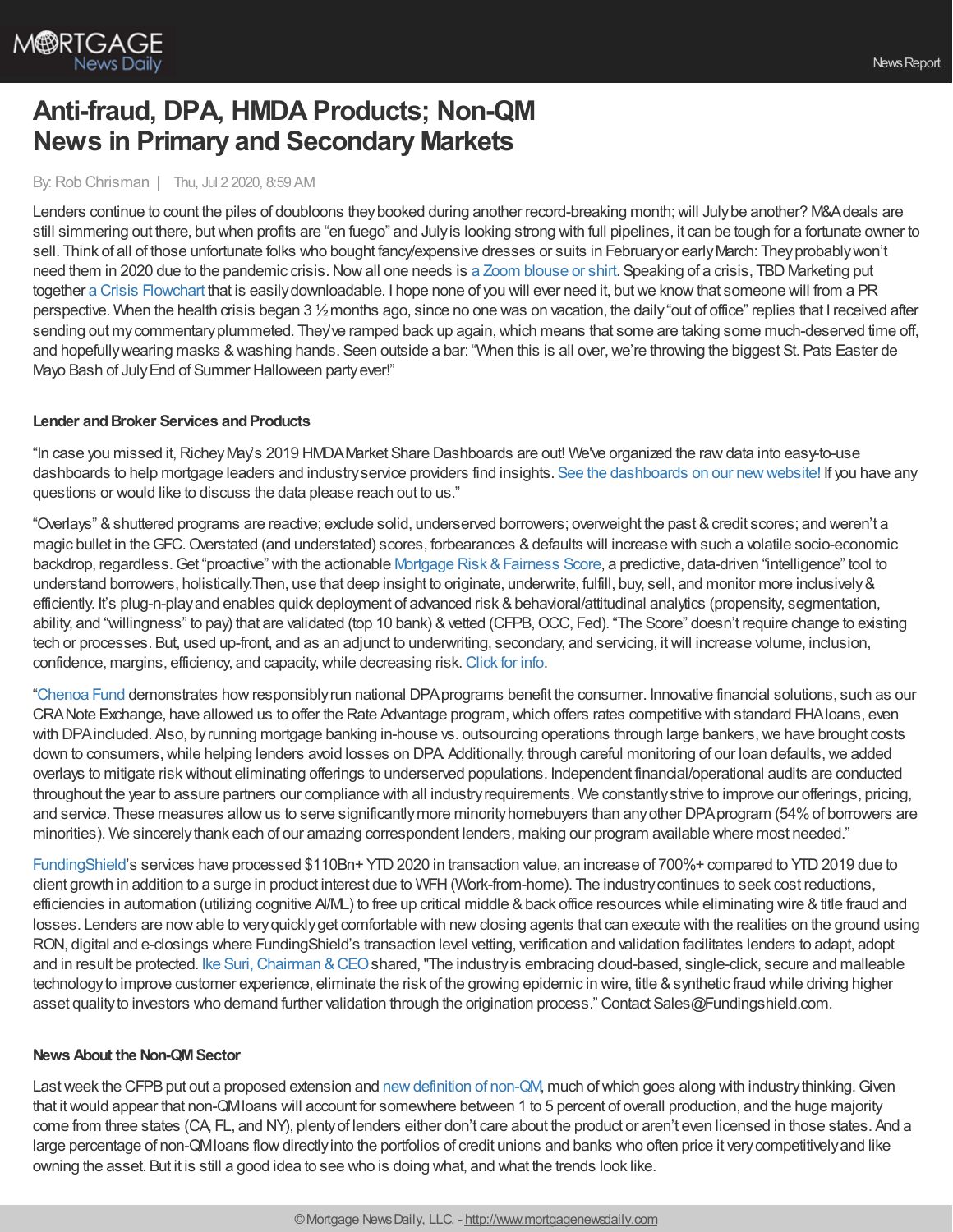

First, a look at existing securities. S&P Global reports, in its Assessing the Credit Effects of COVID-19 on U.S. RMBS, that the non-QMsector was "expected to showrelativelyincreased credit pressure given the greater presence of lower FICOborrowers and the higher proportion of self-employed borrowers. As expected, the reported delinquencylevels rose the most (on an absolute basis) for non-QMcompared to other sectors, such as credit risk transfer (CRT) and prime jumbo."

"The nonqualified mortgage (non-QM) RMBS sector may be particularly sensitive to the economic freeze that has gripped the country because it is characterized by(1) lower relative FICO scores, (2) the use of alternative income documentation, (3) self-employed borrowers, and (4) concentration within three states (California, New York, and Florida). Examining non-QM pool concentrations by metropolitan statistical area (MSA), we found that roughly two-thirds of non-QMIoans are to borrowers in the top-15 MSAs (of which there are 399 in the U.S.), and 12 of these are located in either California, Florida, or New York."

S&P continued. "Self-employed borrowers may face business cash flow strains arising from mandatory lockdowns. We find that loans to borrowers in California make up 50% of the closing principal balance in the S&P Global Ratings-rated non-QMRMBS universe, with 28% underwritten to self-employed borrowers.California has the largest share of self-employed borrowers at 56%. The state's non-QMloans, however, exhibit FICO scores and loan-to-value (LTV) ratios that are stronger than the respective national averages. Florida's non-QMIoans stand out as having the lowest average FICO score and the highest average LTV ratio. New York and Florida both have greater exposure to debt service coverage ratio (DSCR) loans (i.e., investor property loans underwritten to rental cash flows) than California. New York has the highest FICO and lowest LTV ratio among these three states.

"At this early stage in the economic downturn, we have seen DSCR loans exhibit about the same credit performance as self-employed borrowers, except in NewYorkwhere theyhave performed worse. The higher degree ofCOVID-19 exposure in NewYork maybe having an impact on the residential rental market to a greater extent. DSCR borrowers, however, tend to have substantial equity in their properties and might therefore be disinclined to default strategically. In addition, theytend to also have cash flowdiversification via multiple rental cash flow streams, which could also be a factor supporting DSCR loan performance."

Sprout [Mortgage](https://www.sproutmortgage.com/our-loan-programs) has announced enhancements to its recentlyunveiled suite of non-QMprograms that are designed to provide additional home finance options to creditworthy borrowers. The new enhancements include: Anew Max85% LTV on most loan programs. Reduced rates across the entire program offering. Increased maximum Loan Amounts at lower Loan-to-Value levels on the Select program series. Sprout's loan programs are accessible through many widely used mortgage product and pricing engines including Optimal Blue, Loan Sifter, EPPS LoanNex and Mortech. Full details are available to mortgage professionals through the Sprout Client Portal, while Sprout's easy-to-use iQualifi app provides scenario eligibilityand pricing.

LuxuryMortgage has announced that it has resumed funding on its entire suite of Simple Access non-QMproducts (full doc, alt doc, and investor/DSCR) through all origination channels: retail, wholesale, and correspondent. Luxury Mortgage was the 2nd largest contributor into Starwood's recent non-QM securitization, which was the largest post pandemic issue. Luxury Mortgage also noted that, in anticipation of the relaunch, it has maintained the entire TPOworkforce through the pandemic. If you are interested, click [here](https://luxurymortgagewholesale.com/become-an-approved-broker/) to inquire about becoming an approved broker or correspondent seller with Luxury Mortgage.

Angel Oak Mortgage [Solutions](https://angeloakms.com/programs/?utm_source=Pardot&utm_medium=Email&utm_campaign=Program+Overview) informed its clients that lender paid compensation is back, and highlighted its Bank [Statement](https://go.angeloakms.com/e/324961/l-324961-2020-01-22-xy62b/29px4l/589595835?h=ld5Pzhch3iLlr_8yoCbf4XVQg-pTDETActDjAF6auJw) Program with lower rates and expanded LTVs: 85% down to a 720 score, personal bank statements are now available, 100% of deposits on our Personal Bank Statement loan (call AEfor details).

LoanStream posted an [article](https://loanstreamwholesale.com/2020/06/lenders-broaden-non-qm-offerings/?utm_campaign=New%20Broker%20Aquisition&utm_medium=email&_hsmi=90253550&_hsenc=p2ANqtz-94TyVgk8Im6zsbhYtzLzKg6zHUkSxFZ-OthpSkBbQ23BaWDl1of12gc7rFNqKBDKRGBNAGUIXdH3KYP1SjMhspPZlsBLWWWf62YW6OgZwxWuIsLuk&utm_content=89418744&utm_source=hs_email) titled, "Lenders Broaden Non-QMOfferings, Loosen Credit as the Market Stabilizes." And LoanStream posted various updates including FNMA&HomeReady Product [Guideline](https://loanstreamwholesale.com/2020/06/announcement-fnma-homeready-product-guideline-updates/?utm_campaign=New%20Broker%20Aquisition&utm_medium=email&_hsmi=90253550&_hsenc=p2ANqtz-9_4teA6SOW0rQan-N5GhRN9ONylNr18Pz-Yrpg8hLWE4LSlLO9RdJpAECtfERWkVEq8DO3LwaruE5QwfmpqZ0Mad5Bm455gpQGIggkJR5BqPPKYow&utm_content=89418744&utm_source=hs_email) Updates, Matrices for [Government](https://loanstreamwholesale.com/programs/?utm_campaign=New%20Broker%20Aquisition&utm_medium=email&_hsmi=90253550&_hsenc=p2ANqtz-9DWGdr3va4e3_guyeqwYtxgLlLRw_8nttTCrwqWYPFyjHSWG8jyqPgowE4_YVvF7zfW9zTRAjumoquz-TeKh96cFul6ViKKkq6VGbvZ-R3RvclFzU&utm_content=89418744&utm_source=hs_email) and Non-QM, and Communications Related to [COVID-19](https://loanstreamwholesale.com/2020/05/announcementcommunicationsrelatedtocovid-19/?utm_campaign=New%20Broker%20Aquisition&utm_medium=email&_hsmi=90253550&_hsenc=p2ANqtz-98GPd-ZeV6c1aERuq-HaLdEXdTaf6O4qHFfmoIGydCV7wTsTYaSpN8fWPuul2riXj_wjj4lVM_X8yxn9cTS9RwnXYoP-cHq4GK6zHqJP4NHtLPo-E&utm_content=89418744&utm_source=hs_email).

Mortgage Solutions [ofColorado](https://mortgagesolutions.net/about-us/) is offering products such as hobbyfarms on 20 acres, homes on 100 acres, or other unique specialized products for Ag land loans, farms, and ranches. "In addition, as manyborrowers struggle with impacted credit from the pandemic,we also still offer our unchanged FHA and VA products with the same Agency driven guidelines. See what is available that you may be missing with the Ag and Rural Residential products thatwe offer, as well as our still popular government guideline driven FHAand VAproducts. (Questions can be directed to Richard Eampietro.)

Redwood's Select QMand Choice QM Program Eligibility Guides have been updated; effective dates are specific to each change.

PRMG announced the release of the Choice Non-Agency Product Suite offering two non-QMfirst trust deed products with loan amounts ranging from \$100,000 to \$2,000,000 or \$3,000,000 (depending on the product). The Choice Conforming and Jumbo product is more like a traditional jumbo product and the Choice Plus Conforming and Jumbo is a near-miss jumbo. Theyboth allowfor non-warrantable condos and LTVs to 95%. The near-miss option also allows reduced seasoning and credit scores down to 600. PRMGoffers live [webinar](https://register.gotowebinar.com/rt/4790233918067221761) training on this new product suite option.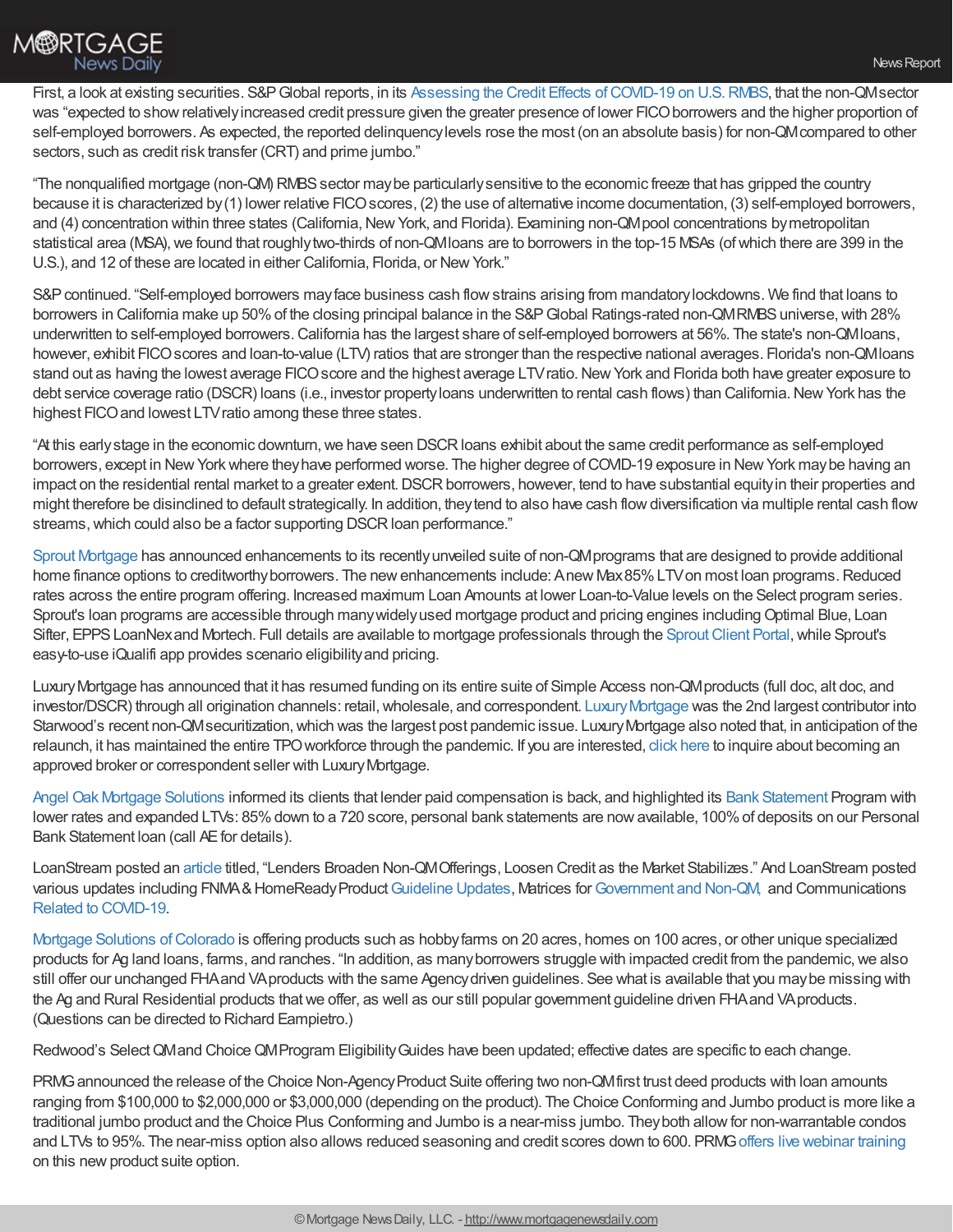## **Capital Markets**

Liquidity continues to be the name of the game! Chris Bennett from Vice Capital sent, "GNMA2.0s have struggled from a liquidity standpoint without any support from the Fed like UMBS 2.0s or GNMA 2.5s have, but there is real end-buyer interest there. We recently put out a larger pool ofGNMA2.0s and got bids that ranged from 24/32 belowTradeweb screens to 10/32 above them – in the end theytraded well into the 104s. Seems a little crazyto think you can offer 2.25%on a 30yr FHAloan and get 4 points in cash plus keep the servicing for free, but if you're an issuer that's where things have evolved to. Wild times."

Itwas a bit of a **volatile sessionfor MBSandU.S. Treasuries yesterday**, though the latter ended the dayonlypulling back a couple bps across the yield curve, moved byan opening rallyin stocks, no positive coronavirus news as more states were forced to delayre-openings, and reminders of a worsening relationship with China (this time over sanctions for the Communist Party's abuse of Muslim minorities in Xinjiang).

Data from the dayshowed construction spending declined 2.1 percent month-over-month in Maywhen itwas expected to increase 1.1 percent. That comes on the heels of a downwardlyrevised 3.5 percent decline in April and shows total construction spending has decelerated to onlybe up just 0.3 percent from a year ago. The ISMManufacturing Indexfor June rose to 52.6 percent, indicating expansion in the sector, which comes as a welcome surprise as it was still expected to contract for the fifth straight month. The figure also represents the largest month-over-month increase since August 1980 and reflects a clear bounce back from the super depressed conditions seen in April and May... but how sustainable is the bounce back?

**Today's earlyclose calendar has alreadyhadawhole slew ofreleases.** June Nonfarm Payrolls (+4.8 million, better than expected), Unemployment Rate (13.3 percent down to 11.1 percent!), Hourly Earnings fell, May Trade deficit (\$54.6 billion), weekly Initial Claims for the week ending June 27 (-55k), and Continuing Claims for the week ending June 20 (+59k). There are onlytwo other scheduled releases (ISM New York business conditions and May Factory Orders) before the early 1PMET bond market close. After the payroll data we begin the day with Agency MBS prices worse/down nearly .125 and the 10-year yielding .70 after closing yesterday at 0.68 percent.

#### **Employment and New Hires**

["Caliber](https://recruiting.adp.com/srccar/public/RTI.home?d=ExternalCaliberHomeLoans&_icx=v02Pg0E8dry77as%252F53w4AJaa70NZw%252Fw8fF8hbFO1EF85wLt9DxjYJuzTaiz3cC3bUG0&c=1060341&_dissimuloSSO=k81IQ_xGY14:XQC7YMN_-Mx6DdXOyW3KVTQohAw) Home Loans and our employees showour patriotism in numerous ways, one ofwhich is through active support of our Military Veteran Employee Resource Group (MVRG). ERG members have raised funds and volunteered countless hours with several military support organizations such as Wreaths Across America and Patriot PAWS, as well as assembled hundreds ofCaliber Cares Packages for active-duty service members. Caliber and the MVRG recognize the contributions and sacrifice of military and veteran communities annually through militaryt-shirt sales, support of the USO, and participation in the Carrythe Load campaign. We celebrate and honor National Military Appreciation Month each May though these efforts and with a special place in our hearts at Caliber. If you have an interest in one of our posted job opportunities, please contact Jonathan Stanley for consideration. If you are interested in a sales opportunity at Caliber, please contact Brian Miller for immediate consideration. Visit the Caliber [Careers](https://recruiting.adp.com/srccar/public/RTI.home?d=ExternalCaliberHomeLoans&_icx=v02Pg0E8dry77as%252F53w4AJaa70NZw%252Fw8fF8hbFO1EF85wLt9DxjYJuzTaiz3cC3bUG0&c=1060341&_dissimuloSSO=k81IQ_xGY14:XQC7YMN_-Mx6DdXOyW3KVTQohAw) website for opportunities across the organization!"

Amazing opportunitywith unlimited career potential for the right accounting/finance leader who would report directlyto the CFO: Anationally recognized IMBis searching for a Controller to join its legendaryteam. Acompanywhere culture is number one, theyconsistentlyprove strong annualized YOYgrowth with first-to-market innovations, implementing leading technologies, and growth in expanding markets. Teamwork, leadership, and advocacyof the company's vision are essential to the role. Experience with AMBand Encompass are ideal. Interested candidates should reach out to Chrisman LLC's Anjelica Nixt to submit a resume and begin the interview process.

"We'd like you to meet RON. No, RON isn't a new [Evergreen](https://www.evergreenhomeloans.com/) Home Loans associate. RON is short for Remote Online Notarization and we're well acquainted. In fact, Evergreen closed 15 loans in April with RON.Combine thatwith almost 86%of customers previewing their closing documents before signing, plus 65% of eligible customers eSigning, and we said hello to a record month in April. Next up? Introducing our customers to eNote.Customers in select markets can eSign the Note before meeting with a notary(including RON). And some customers have already closed with eNote and RON! That's just another way we're streamlining and improving the closing process. If you're interested in working for a companythatwelcomes innovation and creates happycustomers, check out our [careers](https://www.evergreenhomeloans.com/why-evergreen/mortgage-jobs) page or contact Chuck Iverson. We'd love to meet you."

Angel Oak Home Loans is excited to announce its expansion in the Western U.S., specifically California, Arizona, Nevada, and Washington. "We are hiring a Regional Sales Manager to be based out of California or Arizona. As well, positions are available for a West Regional Operations Manager and experienced LoanOfficers. This is a great time to join Angel OakHome Loans as we have had stellar mid-year growth and originations.Continued growth for the remainder of 2020 is projected along with plans for expansion. If you are interested in career opportunities with a growing team at Angel Oak Home Loans, please contact Lee Williams, Mac Cregger, or Drew Church."